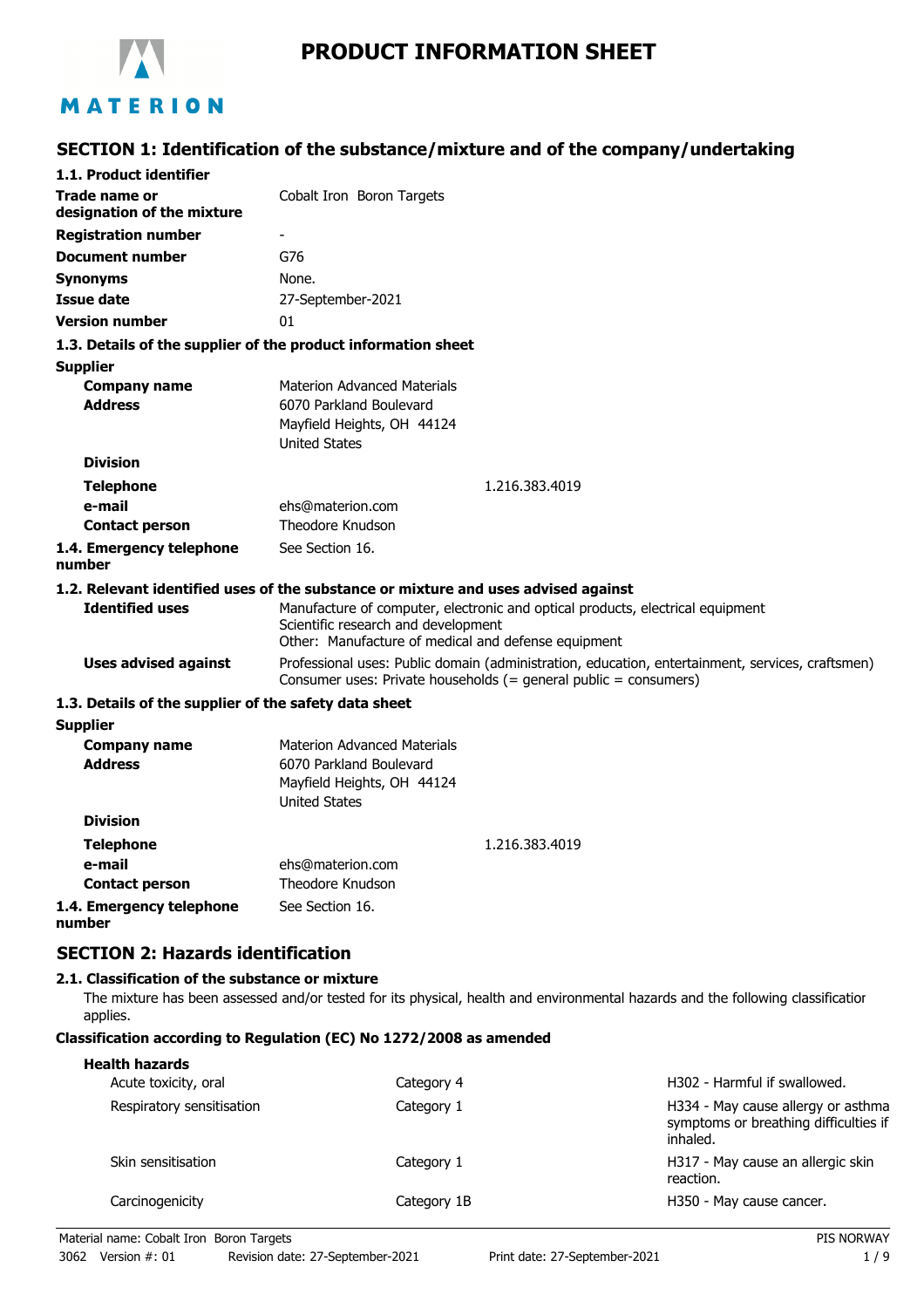H335 - May cause respiratory irritation.

**Hazard summary Harmful if swallowed. Causes damage to organs through prolonged or repeated exposure. May** cause cancer. May cause irritation to the respiratory system. May cause allergy or asthma symptoms or breathing difficulties if inhaled. May cause an allergic skin reaction. Prolonged exposure may cause chronic effects. Occupational exposure to the substance or mixture may cause adverse health effects.

#### **2.2. Label elements**

#### **Label according to Regulation (EC) No. 1272/2008 as amended**

**Contains:** Cobalt

**Hazard pictograms**



# **Signal word** Danger

| <b>Hazard statements</b> |                                                                                                       |
|--------------------------|-------------------------------------------------------------------------------------------------------|
| H302                     | Harmful if swallowed.                                                                                 |
| H317                     | May cause an allergic skin reaction.                                                                  |
| H334                     | May cause allergy or asthma symptoms or breathing difficulties if inhaled.                            |
| H335                     | May cause respiratory irritation.                                                                     |
| H350                     | May cause cancer.                                                                                     |
| H372                     | Causes damage to organs (respiratory system) through prolonged or repeated exposure by<br>inhalation. |

#### **Precautionary statements**

| <b>Prevention</b> |
|-------------------|
|-------------------|

| P <sub>201</sub>                                | Obtain special instructions before use.                                                             |
|-------------------------------------------------|-----------------------------------------------------------------------------------------------------|
| P <sub>202</sub>                                | Do not handle until all safety precautions have been read and understood.                           |
| P260                                            | Do not breathe dust/fume/gas/mist/vapours/spray.                                                    |
| P <sub>264</sub>                                | Wash thoroughly after handling.                                                                     |
| P270                                            | Do not eat, drink or smoke when using this product.                                                 |
| P <sub>271</sub>                                | Use only outdoors or in a well-ventilated area.                                                     |
| P <sub>272</sub>                                | Contaminated work clothing should not be allowed out of the workplace.                              |
| P <sub>280</sub>                                | Wear protective gloves/protective clothing/eye protection/face protection.                          |
| P <sub>284</sub>                                | Wear respiratory protection.                                                                        |
| <b>Response</b>                                 |                                                                                                     |
| $P301 + P312$                                   | IF SWALLOWED: Call a POISON CENTRE/doctor if you feel unwell.                                       |
| P330                                            | Rinse mouth.                                                                                        |
| $P302 + P352$                                   | IF ON SKIN: Wash with plenty of water.                                                              |
| $P304 + P340$                                   | IF INHALED: Remove person to fresh air and keep comfortable for breathing.                          |
| $P308 + P313$                                   | IF exposed or concerned: Get medical advice/attention.                                              |
| $P333 + P313$                                   | If skin irritation or rash occurs: Get medical advice/attention.                                    |
| $P342 + P311$                                   | If experiencing respiratory symptoms: Call a POISON CENTRE/doctor.                                  |
| $P362 + P364$                                   | Take off contaminated clothing and wash it before reuse.                                            |
| <b>Storage</b>                                  |                                                                                                     |
| $P403 + P233$                                   | Store in a well-ventilated place. Keep container tightly closed.                                    |
| P405                                            | Store locked up.                                                                                    |
| <b>Disposal</b>                                 |                                                                                                     |
| P501                                            | Dispose of contents/container in accordance with local/regional/national/international regulations. |
| <b>Supplemental label</b><br><b>information</b> | For further information, please contact the Product Stewardship Department at +1.216.383.4019.      |
| 2.3. Other hazards                              | Not a PBT or vPvB substance or mixture.                                                             |

# **SECTION 3: Composition/information on ingredients**

**3.2. Mixtures**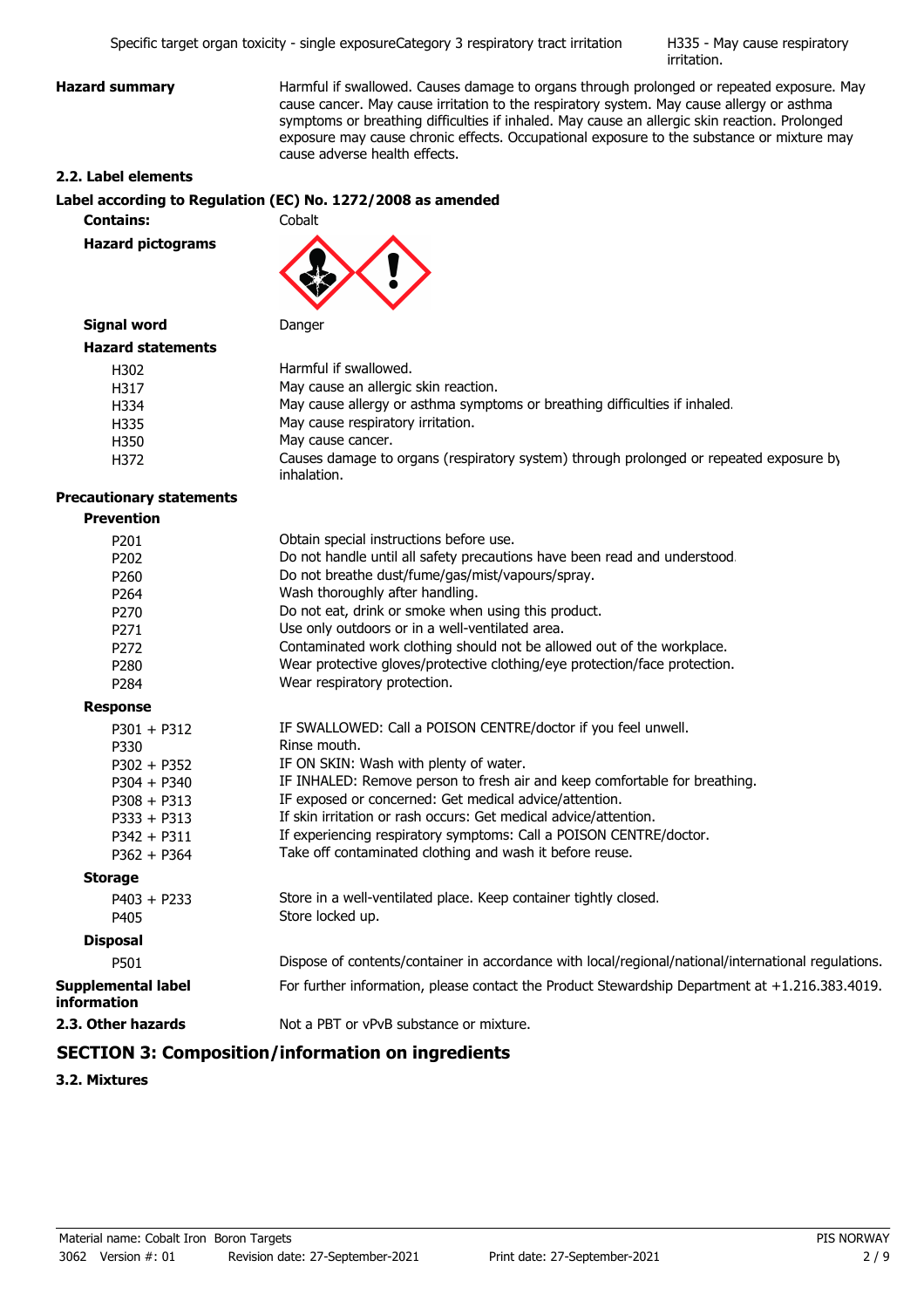| <b>General information</b>                                                                 |                                                                                                                                                                                     |                                                      |                                                                                                                                                                                                                                                                                                                                                                                                                 |              |
|--------------------------------------------------------------------------------------------|-------------------------------------------------------------------------------------------------------------------------------------------------------------------------------------|------------------------------------------------------|-----------------------------------------------------------------------------------------------------------------------------------------------------------------------------------------------------------------------------------------------------------------------------------------------------------------------------------------------------------------------------------------------------------------|--------------|
| <b>Chemical name</b>                                                                       | $\frac{0}{0}$                                                                                                                                                                       | CAS-No. / EC<br>No.                                  | <b>REACH Registration No. Index No.</b>                                                                                                                                                                                                                                                                                                                                                                         | <b>Notes</b> |
| Cobalt                                                                                     | $45 - 55$                                                                                                                                                                           | 7440-48-4<br>231-158-0                               | 01-2119517392-44-0000 027-001-00-9                                                                                                                                                                                                                                                                                                                                                                              |              |
|                                                                                            |                                                                                                                                                                                     | 1B; H350, Repr. 2; H361                              | Classification: Acute Tox. 4; H302, Skin Sens. 1; H317, Resp. Sens. 1; H334, Carc.                                                                                                                                                                                                                                                                                                                              |              |
| <b>SECTION 4: First aid measures</b>                                                       |                                                                                                                                                                                     |                                                      |                                                                                                                                                                                                                                                                                                                                                                                                                 |              |
| <b>General information</b>                                                                 |                                                                                                                                                                                     | attendance. Wash contaminated clothing before reuse. | IF exposed or concerned: Get medical advice/attention. If you feel unwell, seek medical advice<br>(show the label where possible). Ensure that medical personnel are aware of the material(s)<br>involved, and take precautions to protect themselves. Show this safety data sheet to the doctor in                                                                                                             |              |
| 4.1. Description of first aid measures                                                     |                                                                                                                                                                                     |                                                      |                                                                                                                                                                                                                                                                                                                                                                                                                 |              |
| <b>Inhalation</b>                                                                          | doctor/physician.                                                                                                                                                                   |                                                      | Remove victim to fresh air and keep at rest in a position comfortable for breathing. Oxygen or<br>artificial respiration if needed. Do not use mouth-to-mouth method if victim inhaled the substance.<br>Induce artificial respiration with the aid of a pocket mask equipped with a one-way valve or other<br>proper respiratory medical device. If experiencing respiratory symptoms: Call a poison center or |              |
| <b>Skin contact</b>                                                                        | Remove contaminated clothing immediately and wash skin with soap and water. In case of eczema<br>or other skin disorders: Seek medical attention and take along these instructions. |                                                      |                                                                                                                                                                                                                                                                                                                                                                                                                 |              |
| Eye contact                                                                                |                                                                                                                                                                                     |                                                      | Rinse with water. Get medical attention if irritation develops and persists.                                                                                                                                                                                                                                                                                                                                    |              |
| <b>Ingestion</b>                                                                           |                                                                                                                                                                                     | Get medical advice/attention if you feel unwell.     | Rinse mouth. If vomiting occurs, keep head low so that stomach content doesn't get into the lungs.                                                                                                                                                                                                                                                                                                              |              |
| 4.2. Most important<br>symptoms and effects, both<br>acute and delayed                     |                                                                                                                                                                                     |                                                      | May cause respiratory irritation. May cause an allergic skin reaction.                                                                                                                                                                                                                                                                                                                                          |              |
| 4.3. Indication of any<br>immediate medical attention<br>and special treatment<br>needed   |                                                                                                                                                                                     | under observation. Symptoms may be delayed.          | Provide general supportive measures and treat symptomatically. Keep victim warm. Keep victim                                                                                                                                                                                                                                                                                                                    |              |
| <b>SECTION 5: Firefighting measures</b>                                                    |                                                                                                                                                                                     |                                                      |                                                                                                                                                                                                                                                                                                                                                                                                                 |              |
| <b>General fire hazards</b>                                                                |                                                                                                                                                                                     | No unusual fire or explosion hazards noted.          |                                                                                                                                                                                                                                                                                                                                                                                                                 |              |
| 5.1. Extinguishing media<br><b>Suitable extinguishing</b><br>media                         | Powder. Dry sand.                                                                                                                                                                   |                                                      |                                                                                                                                                                                                                                                                                                                                                                                                                 |              |
| <b>Unsuitable extinguishing</b><br>media                                                   | Water.                                                                                                                                                                              |                                                      |                                                                                                                                                                                                                                                                                                                                                                                                                 |              |
| 5.2. Special hazards arising<br>from the substance or<br>mixture                           | This product is not flammable.                                                                                                                                                      |                                                      |                                                                                                                                                                                                                                                                                                                                                                                                                 |              |
| 5.3. Advice for firefighters<br><b>Special protective</b><br>equipment for<br>firefighters |                                                                                                                                                                                     |                                                      | Firefighters must use standard protective equipment including flame retardant coat, helmet with<br>face shield, gloves, rubber boots, and in enclosed spaces, SCBA.                                                                                                                                                                                                                                             |              |
| <b>Special firefighting</b><br>procedures                                                  |                                                                                                                                                                                     | Use water spray to cool unopened containers.         |                                                                                                                                                                                                                                                                                                                                                                                                                 |              |
| <b>Specific methods</b>                                                                    |                                                                                                                                                                                     |                                                      | Use standard firefighting procedures and consider the hazards of other involved materials.                                                                                                                                                                                                                                                                                                                      |              |
| <b>SECTION 6: Accidental release measures</b>                                              |                                                                                                                                                                                     |                                                      |                                                                                                                                                                                                                                                                                                                                                                                                                 |              |
| 6.1. Personal precautions, protective equipment and emergency procedures                   |                                                                                                                                                                                     |                                                      |                                                                                                                                                                                                                                                                                                                                                                                                                 |              |
| For non-emergency<br>personnel                                                             |                                                                                                                                                                                     |                                                      | Keep unnecessary personnel away. For personal protection, see section 8 of the PIS.                                                                                                                                                                                                                                                                                                                             |              |
| For emergency                                                                              |                                                                                                                                                                                     |                                                      | Keep unnecessary personnel away. Use personal protection recommended in Section 8 of the PIS.                                                                                                                                                                                                                                                                                                                   |              |

**responders 6.2. Environmental** Prevent further leakage or spillage if safe to do so. **precautions**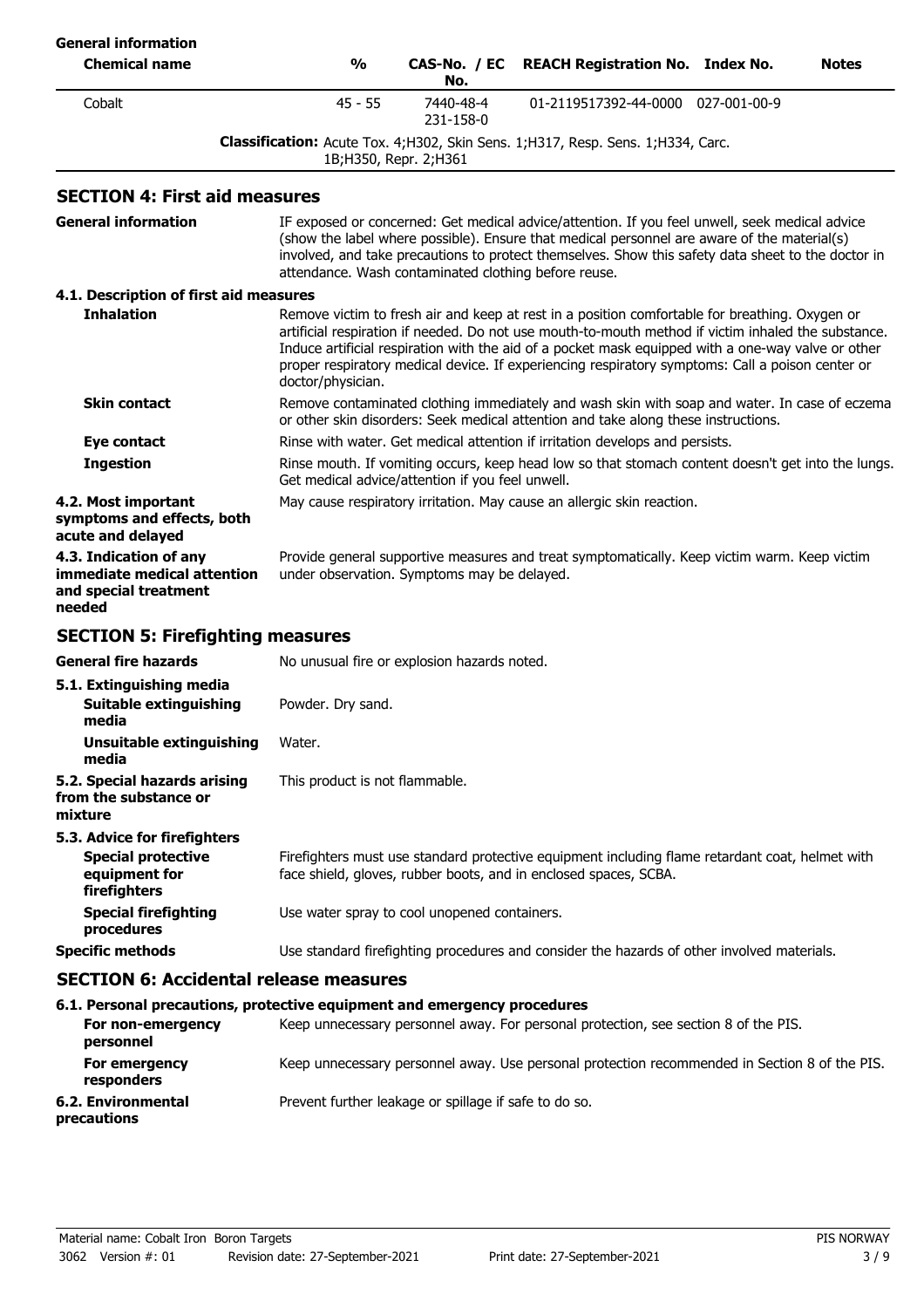| 6.3. Methods and material for<br>containment and cleaning up | Stop the flow of material, if this is without risk.                                                                                            |  |
|--------------------------------------------------------------|------------------------------------------------------------------------------------------------------------------------------------------------|--|
|                                                              | Large Spills: Wet down with water and dike for later disposal.                                                                                 |  |
|                                                              | Small Spills: Sweep up or vacuum up spillage and collect in suitable container for disposal. For<br>waste disposal, see section 13 of the PIS. |  |
| 6.4. Reference to other<br>sections                          | Not available.                                                                                                                                 |  |
| <b>SECTION 7: Handling and storage</b>                       |                                                                                                                                                |  |
| 7.1. Precautions for safe<br>handling                        | Observe good industrial hygiene practices.                                                                                                     |  |

| 7.2. Conditions for safe<br>storage, including any<br><i>incompatibilities</i> | Store away from incompatible materials (see Section 10 of the PIS). |
|--------------------------------------------------------------------------------|---------------------------------------------------------------------|
| 7.3. Specific end use(s)                                                       | Not available.                                                      |

# **SECTION 8: Exposure controls/personal protection**

#### **8.1. Control parameters**

## **Occupational exposure limits**

| <b>Components</b>                                    | Norway. Administrative Norms for Contaminants in the Workplace<br><b>Type</b>                                                                                                                                                                                                                                                                                                                          | <b>Value</b> | <b>Form</b> |  |
|------------------------------------------------------|--------------------------------------------------------------------------------------------------------------------------------------------------------------------------------------------------------------------------------------------------------------------------------------------------------------------------------------------------------------------------------------------------------|--------------|-------------|--|
| Cobalt (CAS 7440-48-4)                               | <b>TLV</b>                                                                                                                                                                                                                                                                                                                                                                                             | $0.02$ mg/m3 | Fume.       |  |
| <b>Biological limit values</b>                       | No biological exposure limits noted for the ingredient(s).                                                                                                                                                                                                                                                                                                                                             |              |             |  |
| <b>Recommended monitoring</b><br>procedures          | Follow standard monitoring procedures.                                                                                                                                                                                                                                                                                                                                                                 |              |             |  |
| Derived no effect levels<br>(DNELs)                  | Not available.                                                                                                                                                                                                                                                                                                                                                                                         |              |             |  |
| <b>Predicted no effect</b><br>concentrations (PNECs) | Not available.                                                                                                                                                                                                                                                                                                                                                                                         |              |             |  |
| 8.2. Exposure controls                               |                                                                                                                                                                                                                                                                                                                                                                                                        |              |             |  |
| <b>Appropriate engineering</b><br>controls           | Good general ventilation (typically 10 air changes per hour) should be used. Ventilation rates should<br>be matched to conditions. If applicable, use process enclosures, local exhaust ventilation, or other<br>engineering controls to maintain airborne levels below recommended exposure limits. If exposure<br>limits have not been established, maintain airborne levels to an acceptable level. |              |             |  |
|                                                      | Individual protection measures, such as personal protective equipment                                                                                                                                                                                                                                                                                                                                  |              |             |  |
| <b>General information</b>                           | Personal protection equipment should be chosen according to the CEN standards and in discussion<br>with the supplier of the personal protective equipment.                                                                                                                                                                                                                                             |              |             |  |
| Eye/face protection                                  | Wear approved safety glasses, goggles, face shield and/or welder's helmet when risk of eye injury<br>is present, particularly during operations that generate dust, mist or fume.                                                                                                                                                                                                                      |              |             |  |
| <b>Skin protection</b>                               |                                                                                                                                                                                                                                                                                                                                                                                                        |              |             |  |
| - Hand protection                                    | Wear gloves to prevent metal cuts and skin abrasions during handling.                                                                                                                                                                                                                                                                                                                                  |              |             |  |
| - Other                                              | Wear suitable protective clothing.                                                                                                                                                                                                                                                                                                                                                                     |              |             |  |
| <b>Respiratory protection</b>                        | In case of insufficient ventilation, wear suitable respiratory equipment.                                                                                                                                                                                                                                                                                                                              |              |             |  |
| <b>Thermal hazards</b>                               | Wear appropriate thermal protective clothing, when necessary.                                                                                                                                                                                                                                                                                                                                          |              |             |  |
| <b>Hygiene measures</b>                              | Always observe good personal hygiene measures, such as washing after handling the material and<br>before eating, drinking, and/or smoking. Routinely wash work clothing and protective equipment to<br>remove contaminants.                                                                                                                                                                            |              |             |  |
| <b>Environmental exposure</b><br>controls            | Environmental manager must be informed of all major releases.                                                                                                                                                                                                                                                                                                                                          |              |             |  |

## **SECTION 9: Physical and chemical properties**

#### **9.1. Information on basic physical and chemical properties**

| <b>Appearance</b>      |                 |
|------------------------|-----------------|
| <b>Physical state</b>  | Solid.          |
| Form                   | Solid.          |
| Colour                 | Grey.           |
| Odour                  | None.           |
| <b>Odour threshold</b> | Not applicable. |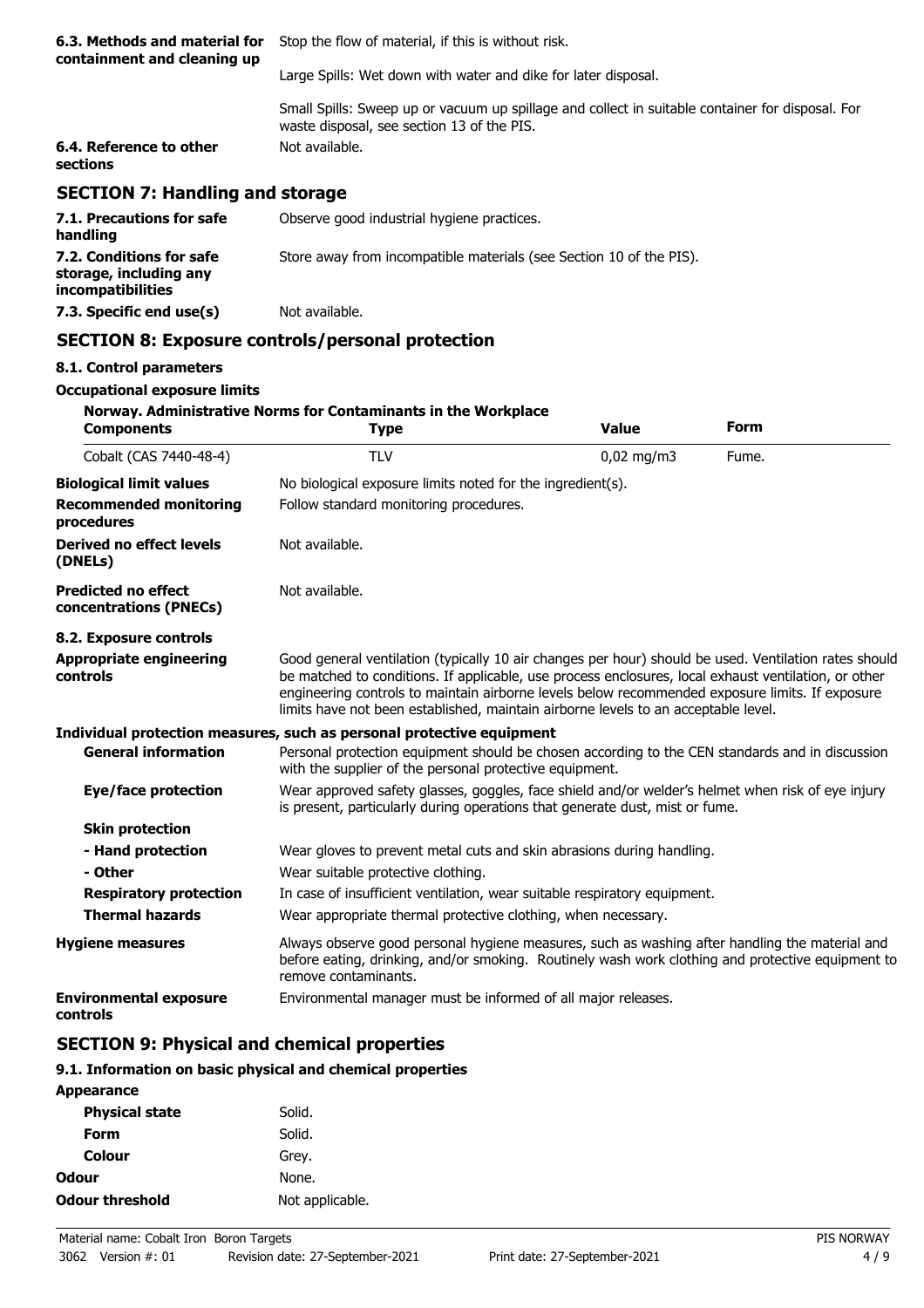| рH                                                   | Not applicable.                               |
|------------------------------------------------------|-----------------------------------------------|
| <b>Melting point/freezing point</b>                  | 1495 °C (2723 °F) estimated / Not applicable. |
| Initial boiling point and<br>boiling range           | Not applicable.                               |
| <b>Flash point</b>                                   | Not applicable.                               |
| <b>Evaporation rate</b>                              | Not applicable.                               |
| <b>Flammability (solid, gas)</b>                     | None known.                                   |
| <b>Upper/lower flammability or explosive limits</b>  |                                               |
| <b>Flammability limit - lower</b><br>(%)             | Not applicable.                               |
| <b>Flammability limit - lower</b><br>(%) temperature | Not applicable.                               |
| <b>Flammability limit -</b><br>upper $(\% )$         | Not applicable.                               |
| <b>Flammability limit -</b><br>upper (%) temperature | Not applicable.                               |
| <b>Explosive limit - lower (</b><br>%)               | Not applicable.                               |
| <b>Explosive limit - lower (</b><br>%) temperature   | Not applicable.                               |
| <b>Explosive limit - upper</b><br>(9/6)              | Not applicable.                               |
| <b>Explosive limit - upper (</b><br>%) temperature   | Not applicable.                               |
| Vapour pressure                                      | Not applicable.                               |
| <b>Vapour density</b>                                | Not applicable.                               |
| <b>Relative density</b>                              | Not applicable.                               |
| Solubility(ies)                                      |                                               |
| Solubility (water)                                   | Insoluble.                                    |
| <b>Partition coefficient</b><br>(n-octanol/water)    | Not applicable.                               |
| <b>Auto-ignition temperature</b>                     | Not applicable.                               |
| <b>Decomposition temperature</b>                     | Not applicable.                               |
| <b>Viscosity</b>                                     | Not applicable.                               |
| <b>Explosive properties</b>                          | None known.                                   |
| <b>Oxidising properties</b>                          | Not oxidising.                                |
| 9.2. Other information                               |                                               |
| <b>Density</b>                                       | 2,36 g/cm3 estimated                          |

# **SECTION 10: Stability and reactivity**

| 10.1. Reactivity                            | The product is stable and non-reactive under normal conditions of use, storage and transport. |
|---------------------------------------------|-----------------------------------------------------------------------------------------------|
| 10.2. Chemical stability                    | Material is stable under normal conditions.                                                   |
| 10.3. Possibility of hazardous<br>reactions | No dangerous reaction known under conditions of normal use.                                   |
| 10.4. Conditions to avoid                   | Contact with incompatible materials.                                                          |
| 10.5. Incompatible materials                | Strong oxidising agents.                                                                      |
| 10.6. Hazardous<br>decomposition products   | No hazardous decomposition products are known.                                                |

# **SECTION 11: Toxicological information**

**General information CCCUPATION** Occupational exposure to the substance or mixture may cause adverse effects.

#### **Information on likely routes of exposure**

| <b>Inhalation</b>   | May cause irritation to the respiratory system. |  |
|---------------------|-------------------------------------------------|--|
| <b>Skin contact</b> | May cause an allergic skin reaction.            |  |
| Eye contact         | Not likely, due to the form of the product.     |  |
| <b>Ingestion</b>    | Harmful if swallowed.                           |  |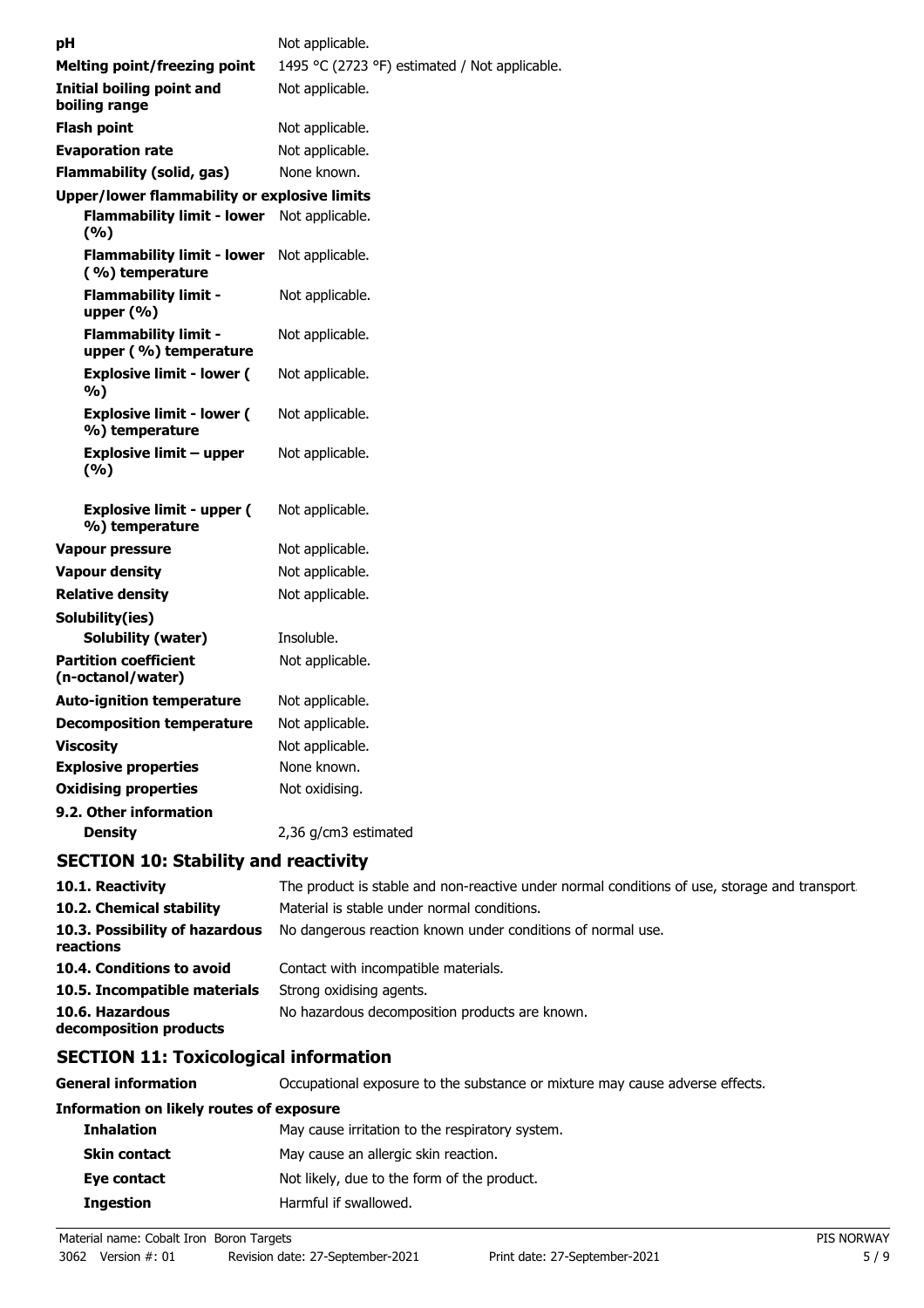| <b>Symptoms</b>                                               | May cause respiratory irritation. May cause an allergic skin reaction.        |  |
|---------------------------------------------------------------|-------------------------------------------------------------------------------|--|
| 11.1. Information on toxicological effects                    |                                                                               |  |
| <b>Acute toxicity</b>                                         | Harmful if swallowed.                                                         |  |
| <b>Skin corrosion/irritation</b>                              | May be irritating to the skin.                                                |  |
| Serious eye damage/eye<br>irritation                          | Not likely, due to the form of the product.                                   |  |
| <b>Respiratory sensitisation</b>                              | May cause allergy or asthma symptoms or breathing difficulties if inhaled.    |  |
| <b>Skin sensitisation</b>                                     | May cause an allergic skin reaction.                                          |  |
| <b>Germ cell mutagenicity</b>                                 | Not classified.                                                               |  |
| Carcinogenicity                                               | May cause cancer.                                                             |  |
| <b>IARC Monographs. Overall Evaluation of Carcinogenicity</b> |                                                                               |  |
| Cobalt (CAS 7440-48-4)                                        | 2B Possibly carcinogenic to humans.                                           |  |
| <b>Reproductive toxicity</b>                                  | Not classified.                                                               |  |
| Specific target organ toxicity<br>- single exposure           | May cause respiratory irritation.                                             |  |
| Specific target organ toxicity<br>- repeated exposure         | Causes damage to organs through prolonged or repeated exposure by inhalation. |  |
| <b>Aspiration hazard</b>                                      | Not an aspiration hazard.                                                     |  |
| Mixture versus substance<br>information                       | No information available.                                                     |  |
| <b>Other information</b>                                      | Not available.                                                                |  |

# **SECTION 12: Ecological information**

| 12.1. Toxicity                                            | The product is not classified as environmentally hazardous.                                                                                                                                |
|-----------------------------------------------------------|--------------------------------------------------------------------------------------------------------------------------------------------------------------------------------------------|
| 12.2. Persistence and<br>degradability                    | No data is available on the degradability of this substance.                                                                                                                               |
| 12.3. Bioaccumulative<br>potential                        | No data available.                                                                                                                                                                         |
| <b>Partition coefficient</b><br>n-octanol/water (log Kow) | Not available.                                                                                                                                                                             |
| <b>Bioconcentration factor (BCF)</b>                      | Not available.                                                                                                                                                                             |
| 12.4. Mobility in soil                                    | No data available.                                                                                                                                                                         |
| 12.5. Results of PBT and<br><b>vPvB</b> assessment        | Not a PBT or vPvB substance or mixture.                                                                                                                                                    |
| 12.6. Other adverse effects                               | No other adverse environmental effects (e.g. ozone depletion, photochemical ozone creation<br>potential, endocrine disruption, global warming potential) are expected from this component. |

# **SECTION 13: Disposal considerations**

### **13.1. Waste treatment methods**

| <b>Residual waste</b>                  | Dispose of in accordance with local regulations. Empty containers or liners may retain some product<br>residues. This material and its container must be disposed of in a safe manner (see: Disposal<br>instructions).                                                                                                                            |
|----------------------------------------|---------------------------------------------------------------------------------------------------------------------------------------------------------------------------------------------------------------------------------------------------------------------------------------------------------------------------------------------------|
| <b>Contaminated packaging</b>          | Since emptied containers may retain product residue, follow label warnings even after container is<br>emptied. Empty containers should be taken to an approved waste handling site for recycling or<br>disposal.                                                                                                                                  |
| <b>EU waste code</b>                   | The Waste code should be assigned in discussion between the user, the producer and the waste<br>disposal company.                                                                                                                                                                                                                                 |
| <b>Disposal</b><br>methods/information | Collect and reclaim or dispose in sealed containers at licensed waste disposal site. Do not allow this<br>material to drain into sewers/water supplies. Do not contaminate ponds, waterways or ditches with<br>chemical or used container. Dispose of contents/container in accordance with<br>local/regional/national/international regulations. |
| <b>Special precautions</b>             | Dispose in accordance with all applicable regulations.                                                                                                                                                                                                                                                                                            |

# **SECTION 14: Transport information**

### **ADR**

| 14.1. UN number          | UN3178                             |
|--------------------------|------------------------------------|
| 14.2. UN proper shipping | FLAMMABLE SOLID, INORGANIC, N.O.S. |
| name                     |                                    |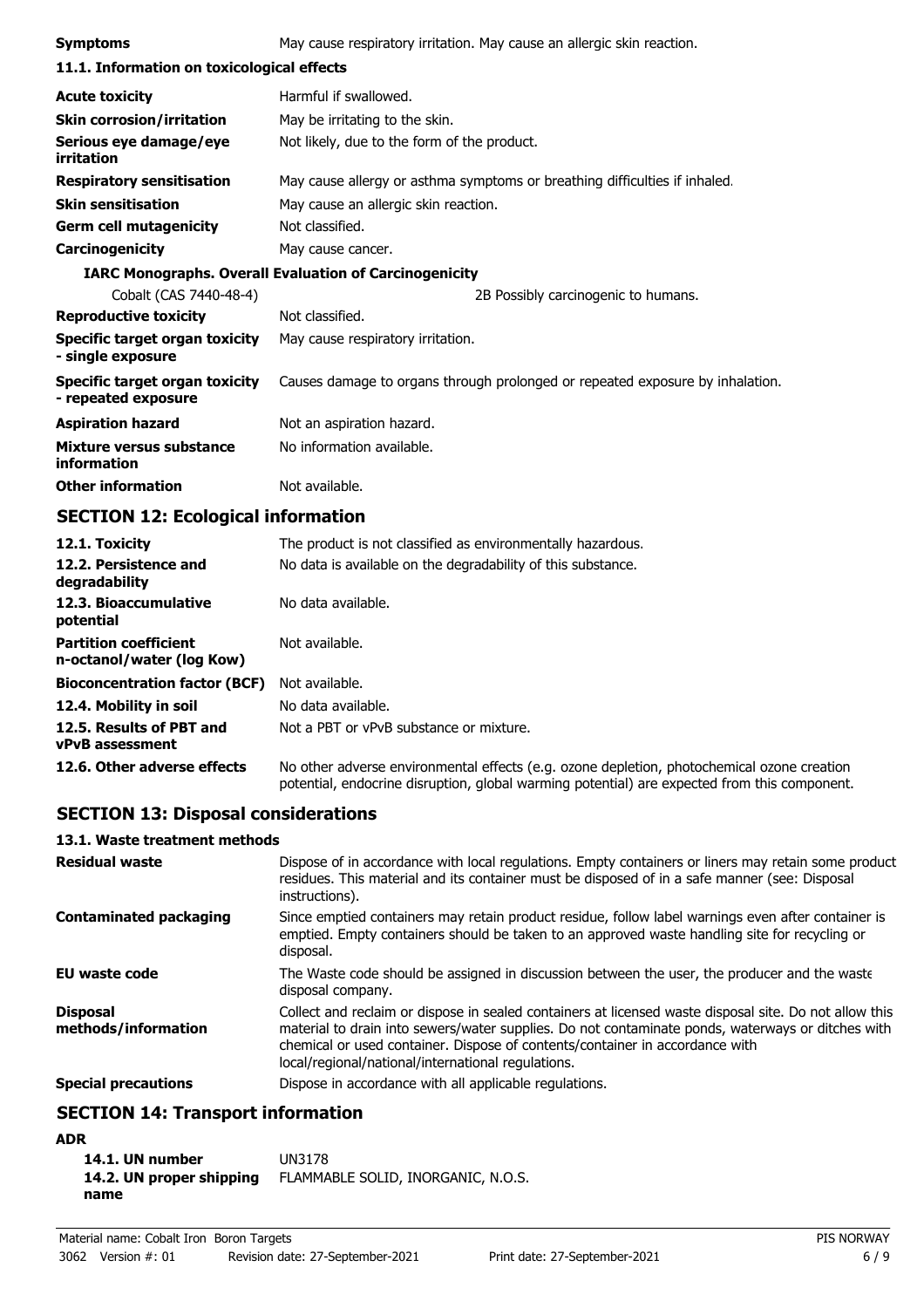**Class** 4.1 **14.3. Transport hazard class(es) Subsidiary risk Label(s)** 4.1 **Hazard No. (ADR)** 40 **Tunnel restriction** E **code 14.4. Packing group III 14.5. Environmental** No. **hazards** Read safety instructions, SDS and emergency procedures before handling. **for user RID 14.1. UN number** UN3178 **14.2. UN proper shipping** FLAMMABLE SOLID, INORGANIC, N.O.S. **name Class** 4.1 **14.3. Transport hazard class(es) Subsidiary risk Label(s)** 4.1 **14.4. Packing group III 14.5. Environmental** No. **hazards 14.6. Special precautions** Read safety instructions, SDS and emergency procedures before handling. **for user ADN 14.1. UN number** UN3178 **14.2. UN proper shipping** FLAMMABLE SOLID, INORGANIC, N.O.S. **name Class** 4.1 **14.3. Transport hazard class(es) Subsidiary risk Label(s)** 4.1 14.4. Packing group **III 14.5. Environmental** No. **hazards 14.6. Special precautions** Read safety instructions, SDS and emergency procedures before handling. **for user IATA 14.1. UN number** UN3178 **14.2. UN proper shipping** Flammable solid, inorganic, n.o.s. **name Class** 4.1 **14.3. Transport hazard class(es) Subsidiary risk 14.4. Packing group III 14.5. Environmental** No. **hazards ERG Code** 3L **14.6. Special precautions** Read safety instructions, SDS and emergency procedures before handling. **for user Passenger and cargo** Allowed with restrictions. **aircraft Other information Cargo aircraft only** Allowed with restrictions. **IMDG 14.1. UN number** UN3178 **14.2. UN proper shipping** FLAMMABLE SOLID, INORGANIC, N.O.S. **name Class** 4.1 **14.3. Transport hazard class(es) Subsidiary risk 14.4. Packing group III**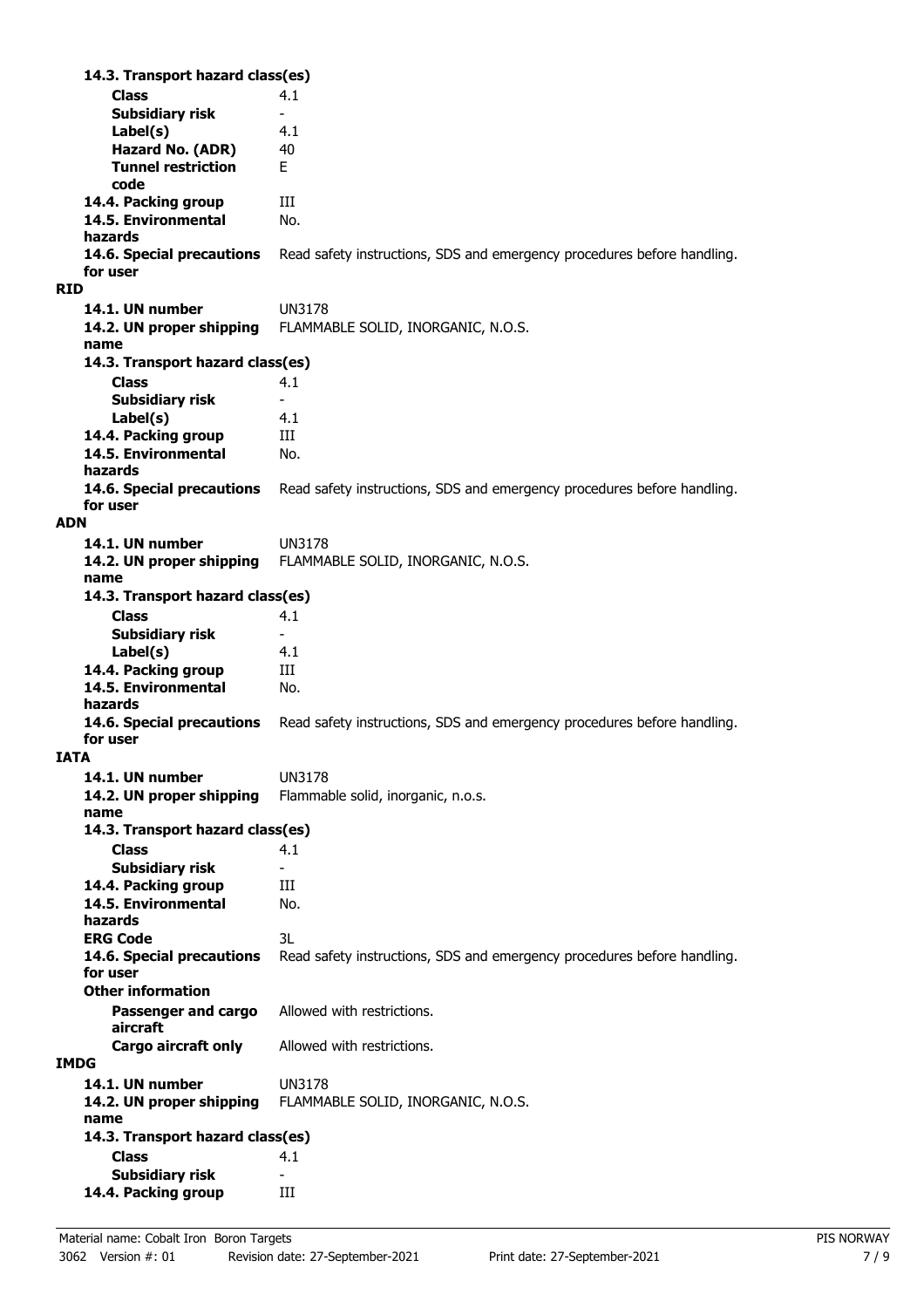#### **14.5. Environmental hazards**

**Marine pollutant** No. **EmS** F-A, S-G **14.6. Special precautions** Read safety instructions, SDS and emergency procedures before handling. **for user**

#### **ADN; ADR; IATA; IMDG; RID**



### **SECTION 15: Regulatory information**

**15.1. Safety, health and environmental regulations/legislation specific for the substance or mixture EU regulations Regulation (EC) No. 1005/2009 on substances that deplete the ozone layer, Annex I and II, as amended** Not listed. **Regulation (EU) 2019/1021 On persistent organic pollutants (recast), as amended** Not listed. **Regulation (EU) No. 649/2012 concerning the export and import of dangerous chemicals, Annex I, Part 1 as amended** Not listed. **Regulation (EU) No. 649/2012 concerning the export and import of dangerous chemicals, Annex I, Part 2 as amended** Not listed. **Regulation (EU) No. 649/2012 concerning the export and import of dangerous chemicals, Annex I, Part 3 as amended** Not listed. **Regulation (EU) No. 649/2012 concerning the export and import of dangerous chemicals, Annex V as amended** Not listed. **Regulation (EC) No. 166/2006 Annex II Pollutant Release and Transfer Registry, as amended** Not listed. **Regulation (EC) No. 1907/2006, REACH Article 59(10) Candidate List as currently published by ECHA** Not listed. **Authorisations Regulation (EC) No. 1907/2006, REACH Annex XIV Substances subject to authorization, as amended** Not listed. **Restrictions on use Regulation (EC) No. 1907/2006, REACH Annex XVII Substances subject to restriction on marketing and use as amended** Not listed. **Directive 2004/37/EC: on the protection of workers from the risks related to exposure to carcinogens and mutagens at work, as amended.** Not listed. **Other EU regulations Directive 2012/18/EU on major accident hazards involving dangerous substances, as amended** Not listed. **National regulations** Not available. **15.2. Chemical safety** Not available. **assessment SECTION 16: Other information List of abbreviations** Not available. **References** Not available.